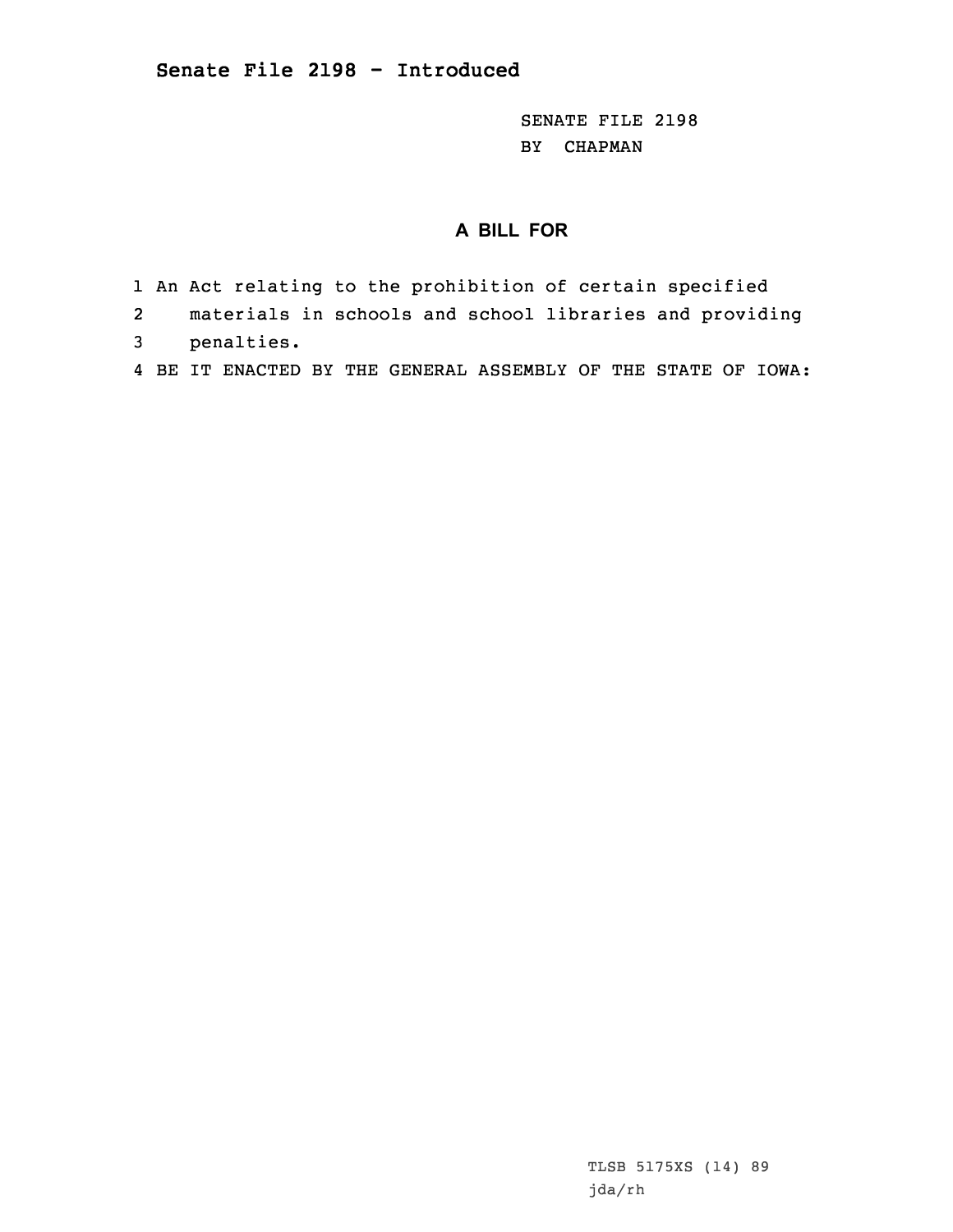1 Section 1. Section 272.2, subsection 14, paragraph b, 2 subparagraph (1), Code 2022, is amended by adding the following 3 new subparagraph division:

4 NEW SUBPARAGRAPH DIVISION. (0g) Providing obscene material or hard-core pornography to students from <sup>a</sup> school library or requiring <sup>a</sup> student to read or view obscene material or hard-core pornography under section 728.2A. For purposes of this subparagraph division, *"obscene material"* and *"hard-core pornography"* mean the same as defined in section 728.1.

10 Sec. 2. Section 728.1, Code 2022, is amended by adding the 11 following new subsection:

12 NEW SUBSECTION. 1A. *"Hard-core pornography"* means material depicting patently offensive representations of oral, anal, or vaginal intercourse, actual or simulated, involving humans, or depicting patently offensive representations of masturbation, excretory functions, or bestiality, or lewd exhibition of the genitals, which the average adult taking the material as <sup>a</sup> whole in applying statewide contemporary community standards would find appeals to the prurient interest; and which material, taken as <sup>a</sup> whole, lacks serious literary, scientific, political, or artistic value.

22 Sec. 3. NEW SECTION. **728.2A Obscene material and hard-core** 23 **pornography in schools and school libraries.**

24 1. As used in this section, unless the context otherwise 25 requires:

 *a. "Administrator"* means and includes <sup>a</sup> school superintendent, assistant superintendent, educational director, principal, assistant principal, and other individuals authorized to assist in performing noninstructional administrative duties.

<sup>31</sup> *b. "School"* means and includes all of the following: 32 (1) <sup>A</sup> charter school established in accordance with section 33 256E.2.

34 (2) <sup>A</sup> nonpublic school, as that term is defined in section 35 280.2.

-1-

LSB 5175XS (14) 89 jda/rh 1/7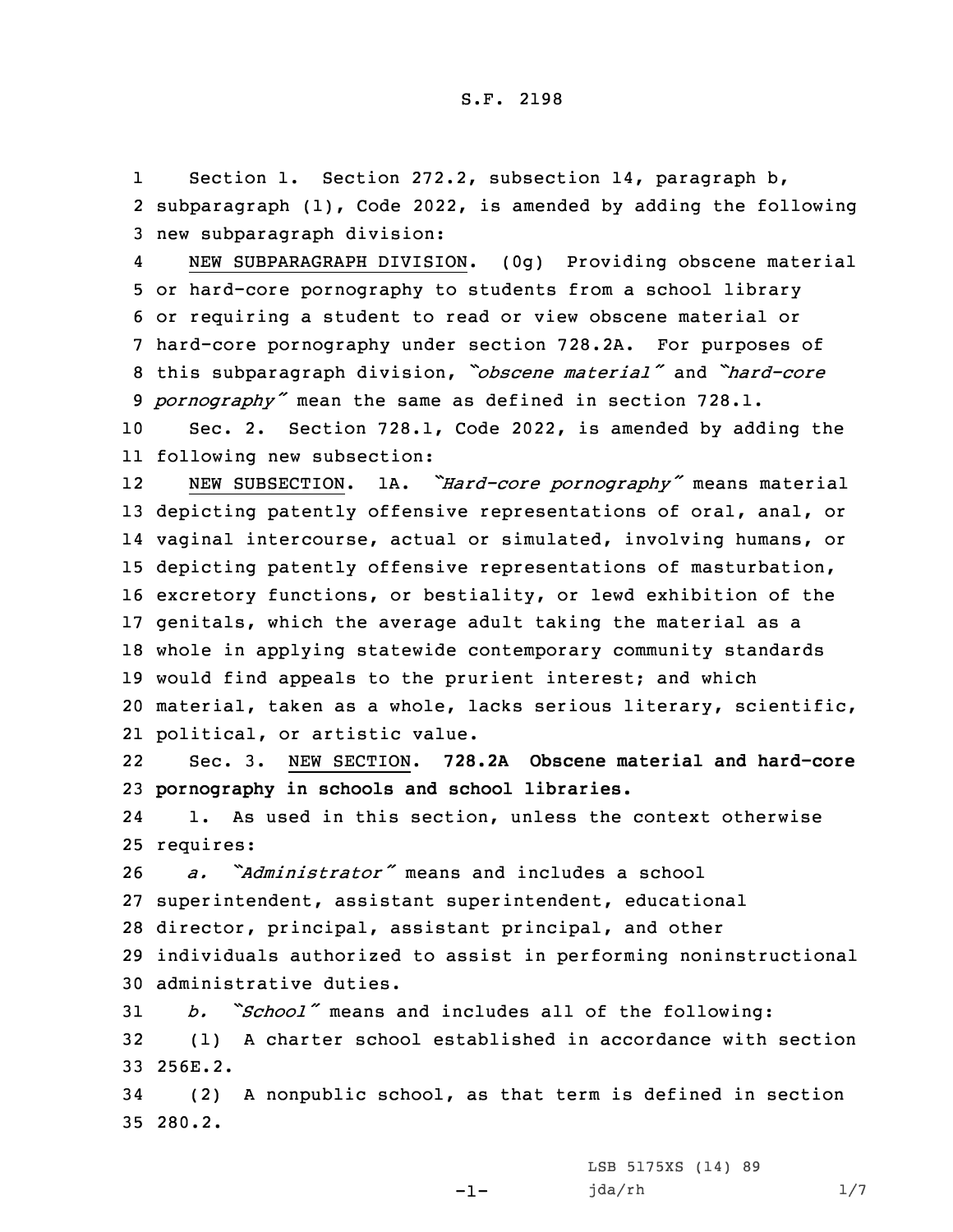1 (3) <sup>A</sup> public school district, as described in chapter 274. 2 *c. "Student"* means an individual who is enrolled in and 3 attending <sup>a</sup> school in kindergarten through grade twelve.

4 *d. "Teacher"* means the same defined in section 272.1. 5 2. <sup>A</sup> school shall designate at least one administrator to 6 ensure that no obscene material or hard-core pornography is 7 present and available to students in <sup>a</sup> library operated by the

8 school that the administrator supervises or directs.

 3. *a.* An administrator who knowingly provides obscene material or hard-core pornography to <sup>a</sup> student in <sup>a</sup> library operated by the school that the administrator supervises or directs shall be guilty of <sup>a</sup> serious misdemeanor.

 *b.* <sup>A</sup> teacher who knowingly requires <sup>a</sup> student to read or view obscene material or hard-core pornography as part of the teacher's instructional program or curriculum shall be guilty of <sup>a</sup> serious misdemeanor.

 4. *a.* <sup>A</sup> parent or guardian of <sup>a</sup> student alleging <sup>a</sup> violation of subsection 3 by an administrator or teacher may bring <sup>a</sup> civil action for injunctive relief against the school that employs the administrator or teacher to prohibit the administrator or teacher from continuing such violation.

22 *b.* If <sup>a</sup> parent or guardian is the prevailing party in <sup>a</sup> <sup>23</sup> civil action instituted pursuant to paragraph *"a"*, all of the 24 following shall apply:

25 (1) The court shall award reasonable attorney fees to the 26 parent or guardian.

 (2) The court shall assess <sup>a</sup> civil penalty against the school that employs the administrator or teacher, not to exceed five hundred dollars per day for each day <sup>a</sup> violation occurs during the pendency of the civil action. However, the court shall not assess the civil penalty provided in this subparagraph for <sup>a</sup> violation of subsection 3, paragraph *"a"*, if the administrator or the school that employs the administrator removes the obscene material or hard-core pornography from the library operated by the school during the pendency of the

 $-2-$ 

LSB 5175XS (14) 89 jda/rh 2/7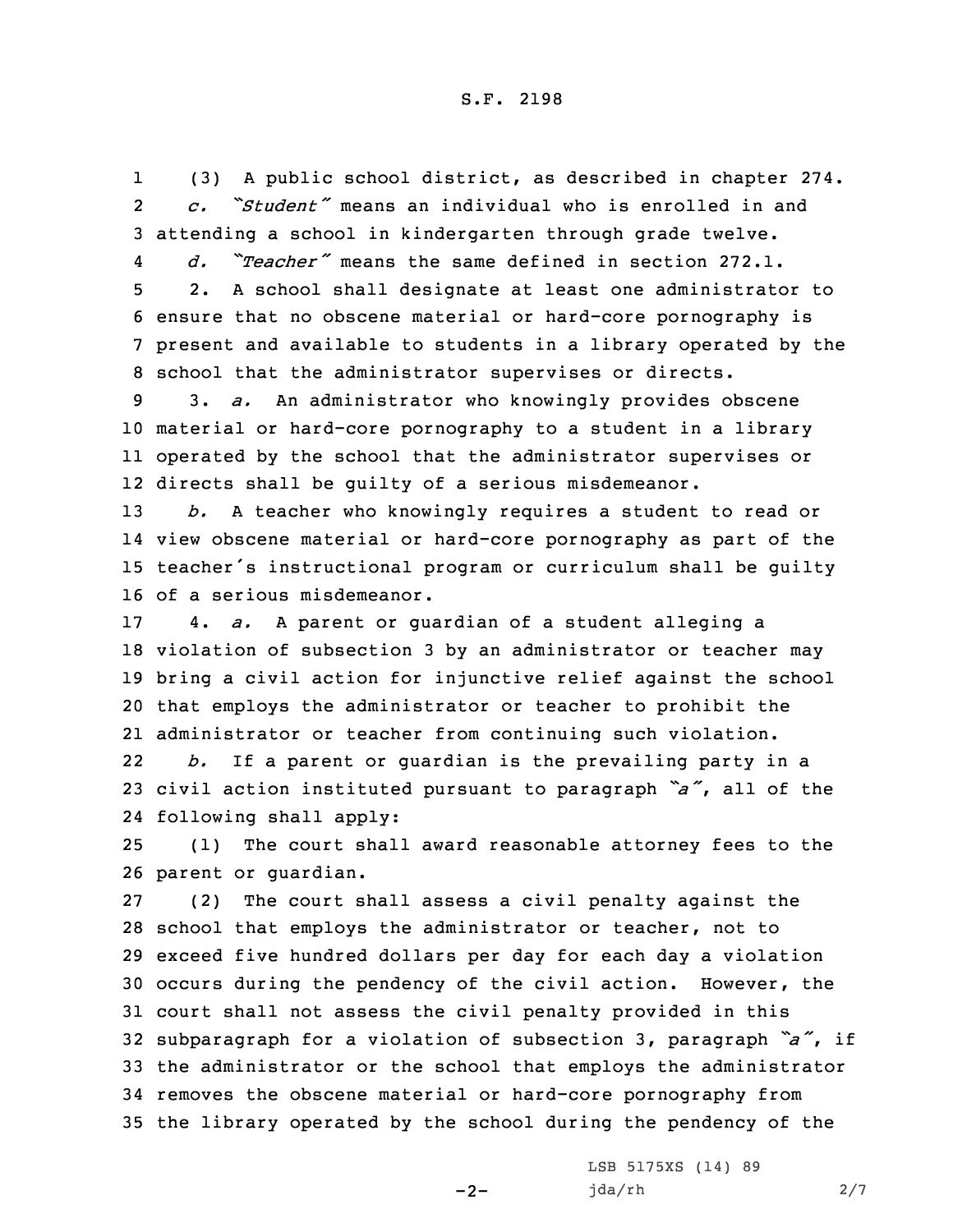1 civil action. Revenue from the civil penalty provided in this 2 subparagraph shall be remitted to the treasurer of state for 3 deposit in the general fund of the state.

4 (3) The clerk of court shall send <sup>a</sup> copy of the court's order issued pursuant to paragraph *"a"* and <sup>a</sup> copy of this section by restricted certified mail, return receipt requested, to the county attorney of the county in which the school that employs the administrator or teacher in violation of subsection 3 is located.

 5. <sup>A</sup> county attorney shall file <sup>a</sup> criminal action on behalf of the state against the administrator or teacher in violation of subsection <sup>3</sup> within sixty days of the county attorney's receipt of information from any person who provides the county attorney with probable cause that <sup>a</sup> violation of subsection 3 has occurred. The county attorney's receipt of <sup>a</sup> copy of <sup>a</sup> court's injunctive order provided by the clerk of court issued pursuant to subsection 4 along with subsequent information that <sup>a</sup> violation of subsection 3 is continuing to occur shall constitute probable cause that <sup>a</sup> violation of subsection 3 has occurred.

21 6. *a.* If <sup>a</sup> county attorney fails to institute <sup>a</sup> criminal action on behalf of the state within sixty days of the county attorney's receipt of information from any person who provides the county attorney with probable cause that <sup>a</sup> violation of subsection 3 has occurred, the parent or guardian of the student who was injured by the violation of subsection 3 may bring <sup>a</sup> civil action for damages against the county attorney. Damages awarded pursuant to this subsection shall include all of the following:

30 (1) Actual damages for injuries resulting from <sup>a</sup> violation 31 of subsection 3.

 (2) <sup>A</sup> penalty in an amount determined by the court, but not less than one thousand dollars per day for each day the county attorney fails to institute <sup>a</sup> criminal action in accordance with this subsection.

 $-3-$ 

LSB 5175XS (14) 89 jda/rh 3/7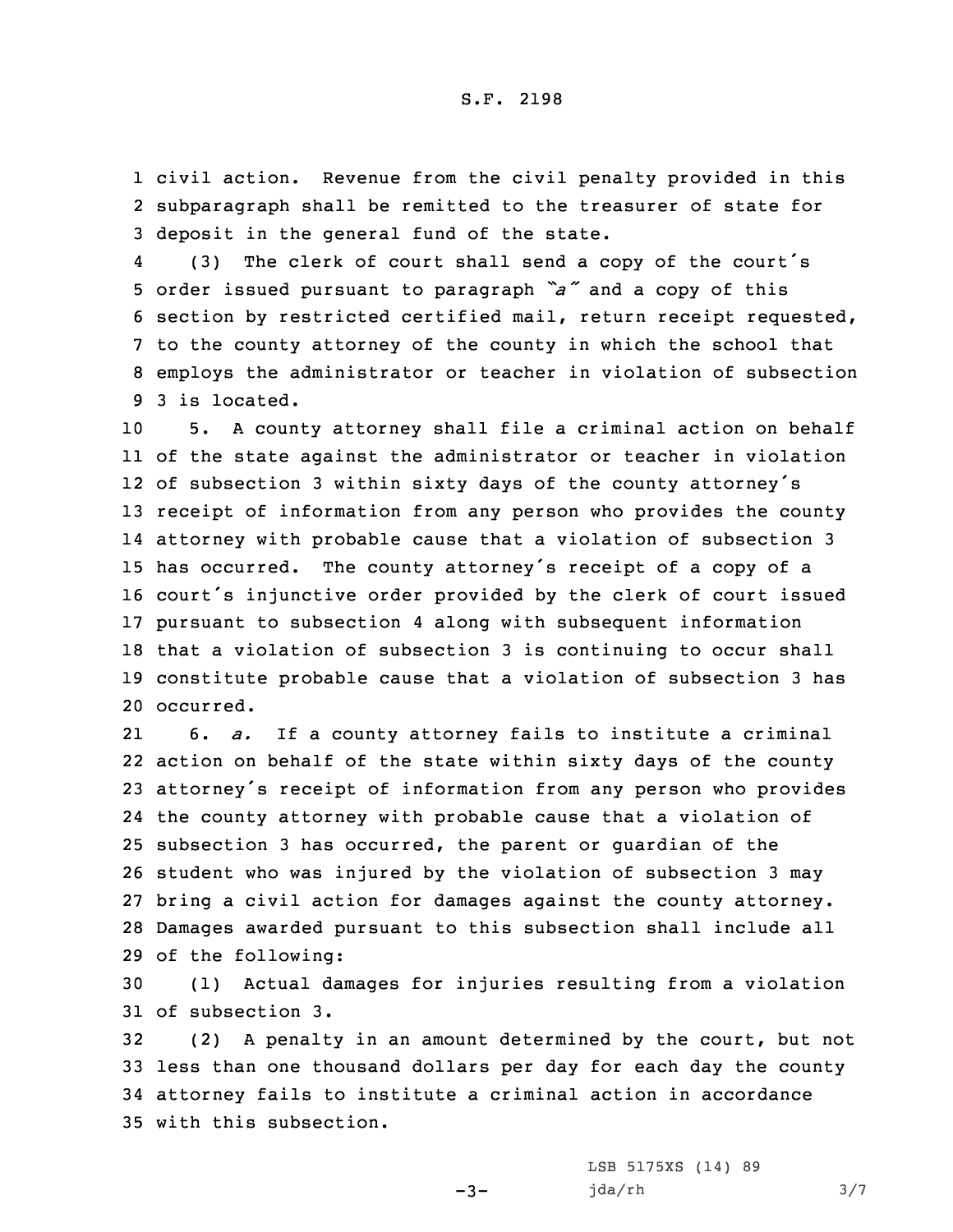S.F. 2198

1 *b.* The state of Iowa hereby waives immunity from suit and consents to the jurisdiction of any court in which an action is brought against <sup>a</sup> county attorney respecting any cause of action arising out of this subsection. Such action shall be heard and determined pursuant to rules otherwise applicable to civil actions brought in the particular court having jurisdiction of the suit and the parties to the suit shall have the right of appeal from any judgment, decree, or decision of the trial court to the appropriate appellate court under applicable rules of appeal.

11 Sec. 4. Section 728.4, Code 2022, is amended to read as 12 follows:

 **728.4 Rental or sale of hard-core pornography.** 14 <sup>A</sup> person who knowingly rents, sells, or offers for 15 rental or sale material depicting patently offensive 16 representations of oral, anal, or vaginal intercourse, actual 17 or simulated, involving humans, or depicting patently offensive representations of masturbation, excretory functions, or 19 bestiality, or lewd exhibition of the genitals, which the average adult taking the material as <sup>a</sup> whole in applying statewide contemporary community standards would find appeals to the prurient interest; and which material, taken as <sup>a</sup> whole, lacks serious literary, scientific, political, or artistic 24 <del>value</del> hard-core pornography, upon conviction, is guilty of an aggravated misdemeanor. However, second and subsequent violations of this [section](https://www.legis.iowa.gov/docs/code/2022/728.4.pdf) by <sup>a</sup> person who has been previously convicted of violating this [section](https://www.legis.iowa.gov/docs/code/2022/728.4.pdf) are class "D" felonies. Charges under this [section](https://www.legis.iowa.gov/docs/code/2022/728.4.pdf) may only be brought by <sup>a</sup> county attorney or by the attorney general.

30 Sec. 5. Section 728.7, Code 2022, is amended to read as 31 follows:

32 **728.7 Exemptions for public libraries and educational** 33 **institutions.**

34 Nothing in this [chapter](https://www.legis.iowa.gov/docs/code/2022/728.pdf) prohibits the use of appropriate 35 material for educational purposes in any accredited school,

 $-4-$ 

LSB 5175XS (14) 89 jda/rh 4/7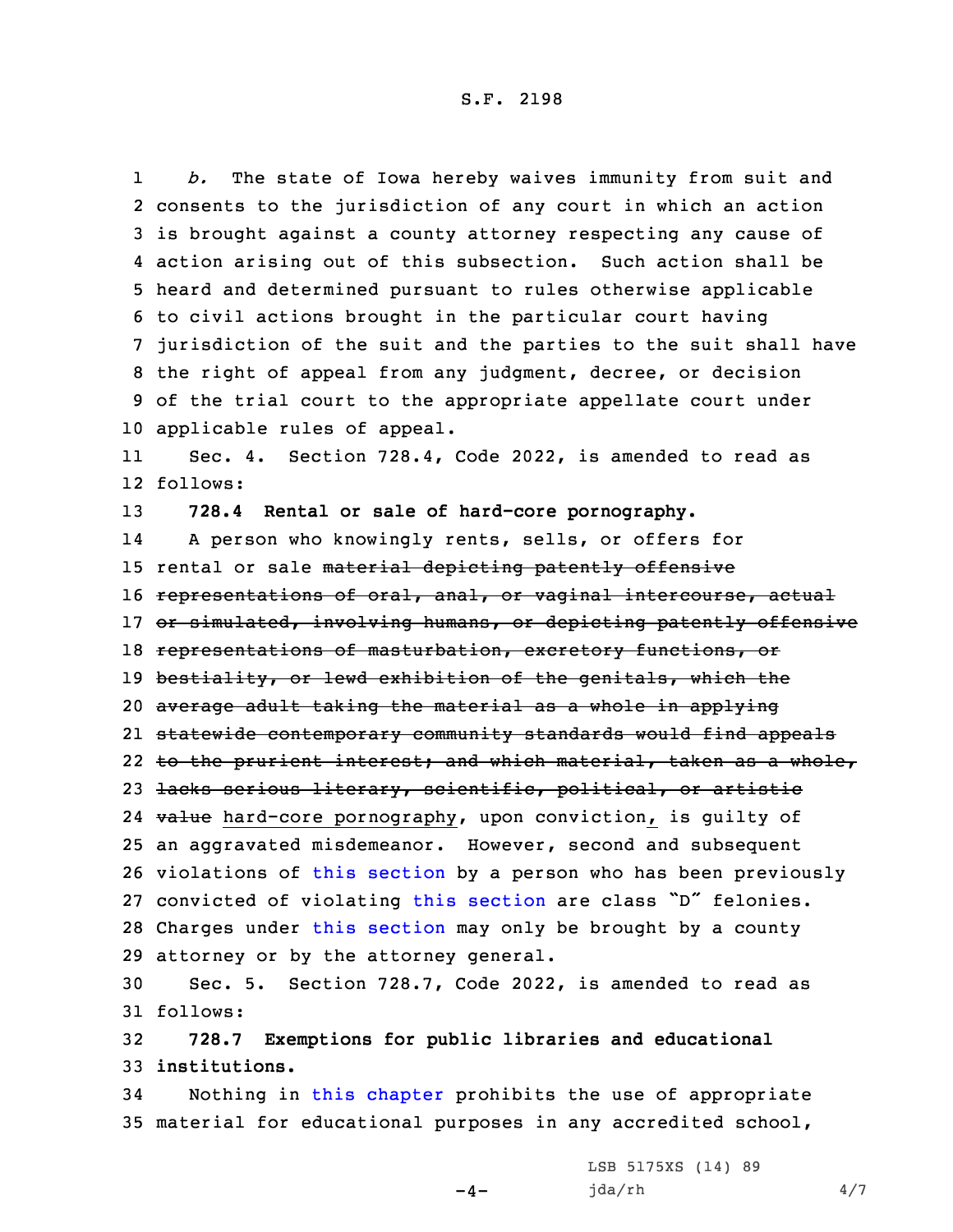S.F. 2198

 or any public library, or in any educational program in which 2 the minor is participating. Nothing in this [chapter](https://www.legis.iowa.gov/docs/code/2022/728.pdf) prohibits the attendance of minors at an exhibition or display of art works or the use of any materials in any public library. For purposes of this section, *"appropriate material"* does not include obscene material or hard-core pornography. EXPLANATION **The inclusion of this explanation does not constitute agreement with the explanation's substance by the members of the general assembly.**

10 This bill relates to the prohibition of certain specified 11 materials in schools and school libraries.

12The bill requires a school to designate at least one 13 administrator to ensure that no obscene material or hard-core 14 pornography is present and available to students in <sup>a</sup> library 15 operated by the school that the administrator supervises or 16 directs.

 The bill prohibits an administrator from knowingly providing obscene material or hard-core pornography to students in <sup>a</sup> library operated by the school that the administrator supervises or directs. The bill also prohibits <sup>a</sup> teacher from knowingly requiring <sup>a</sup> student to read or view obscene material or hard-core pornography as part of the teacher's instructional program or curriculum. The bill provides that an administrator or teacher who violates either of these provisions is guilty of <sup>a</sup> serious misdemeanor. <sup>A</sup> serious misdemeanor is punishable by confinement for no more than one year and <sup>a</sup> fine of at least \$430 but not more than \$2,560. The bill requires the board of educational examiners to adopt rules that require the board to disqualify an applicant for <sup>a</sup> license or to revoke <sup>a</sup> person's license for <sup>a</sup> violation of either of these provisions.

 The bill authorizes <sup>a</sup> parent or guardian of <sup>a</sup> student alleging <sup>a</sup> violation of the bill's provisions to bring <sup>a</sup> civil action for injunctive relief against the school that employs an administrator or teacher in violation of the bill. The bill requires <sup>a</sup> court to award reasonable attorney fees to <sup>a</sup> parent

 $-5-$ 

LSB 5175XS (14) 89  $jda/rh$  5/7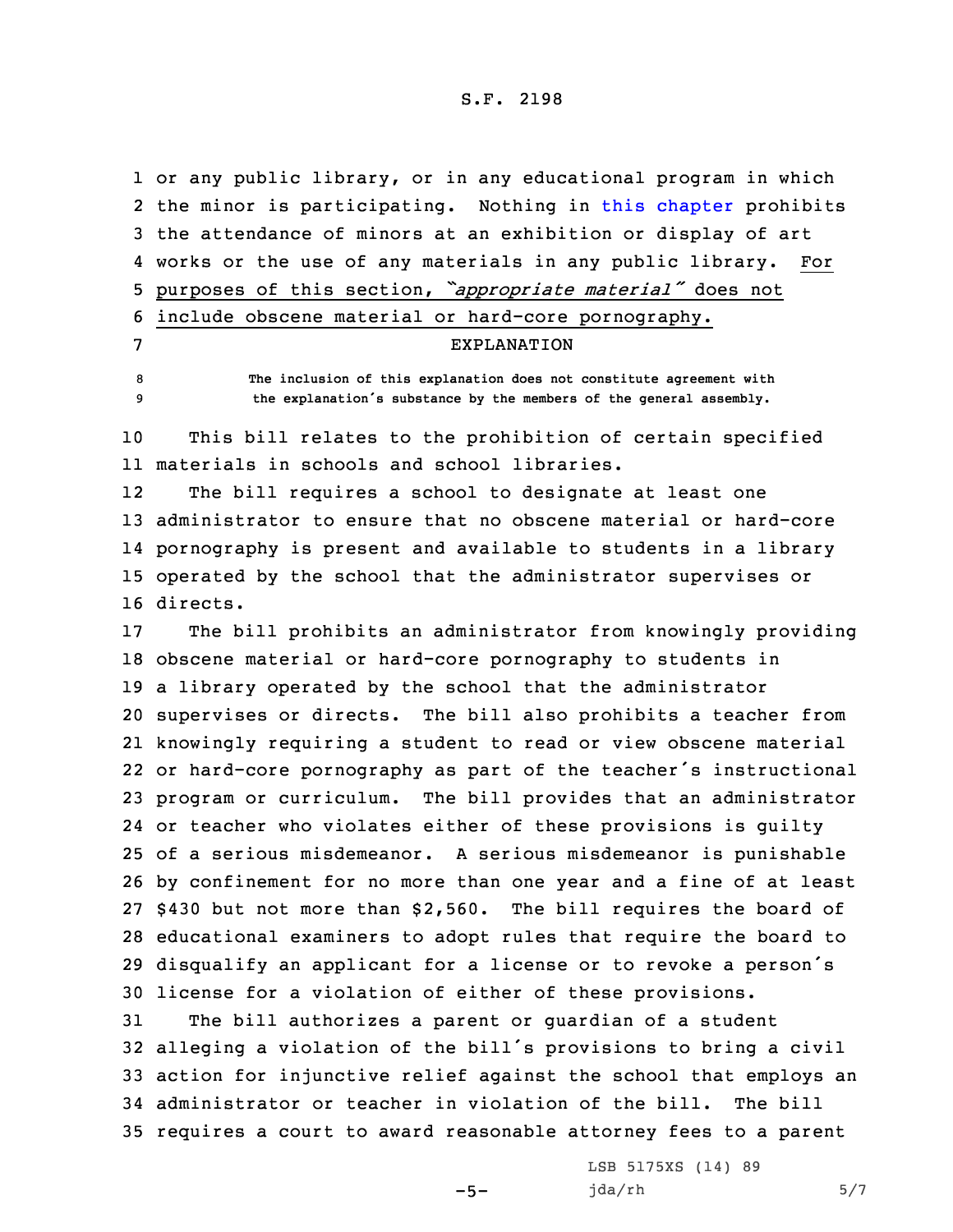1 or guardian who prevails in this civil action.

2 The bill provides that if <sup>a</sup> parent or guardian is the prevailing party in the civil action, the court shall assess <sup>a</sup> civil penalty against the school that employs the administrator or teacher, not to exceed \$500 per day for each day <sup>a</sup> violation occurs during the pendency of the civil action, unless certain limited exceptions apply. The bill requires revenue from the civil penalty to be remitted to the treasurer of state for deposit in the general fund of the state.

 The bill provides that if <sup>a</sup> parent or guardian is the prevailing party in the civil action, the clerk of court shall send <sup>a</sup> copy of the court's order and <sup>a</sup> copy of the law by certified mail to the county attorney of the county in which the school that employs the administrator or teacher who violated the bill's provisions is located.

 The bill requires the county attorney of the county in which the school is located to file <sup>a</sup> criminal action against the administrator or teacher in violation of the bill within <sup>60</sup> days of the county attorney's receipt of information that provides the county attorney with probable cause that <sup>a</sup> violation of the bill's provisions has occurred. The bill provides that the county attorney's receipt of <sup>a</sup> copy of <sup>a</sup> court's injunctive order provided by the clerk of court along with subsequent information that <sup>a</sup> violation of the bill's provisions is continuing to occur shall constitute probable cause that <sup>a</sup> violation of the bill's criminal provision has occurred.

 The bill provides that if <sup>a</sup> county attorney fails to file <sup>a</sup> criminal action on behalf of the state within 60 days of the receipt of information that provides the county attorney with probable cause that <sup>a</sup> violation of the bill's provisions has occurred, the parent or guardian of the student who was injured by the violation may bring <sup>a</sup> civil action for damages against the county attorney. Additionally, the bill provides that the damages shall include both actual damages and <sup>a</sup> penalty not

 $-6-$ 

LSB 5175XS (14) 89 jda/rh 6/7